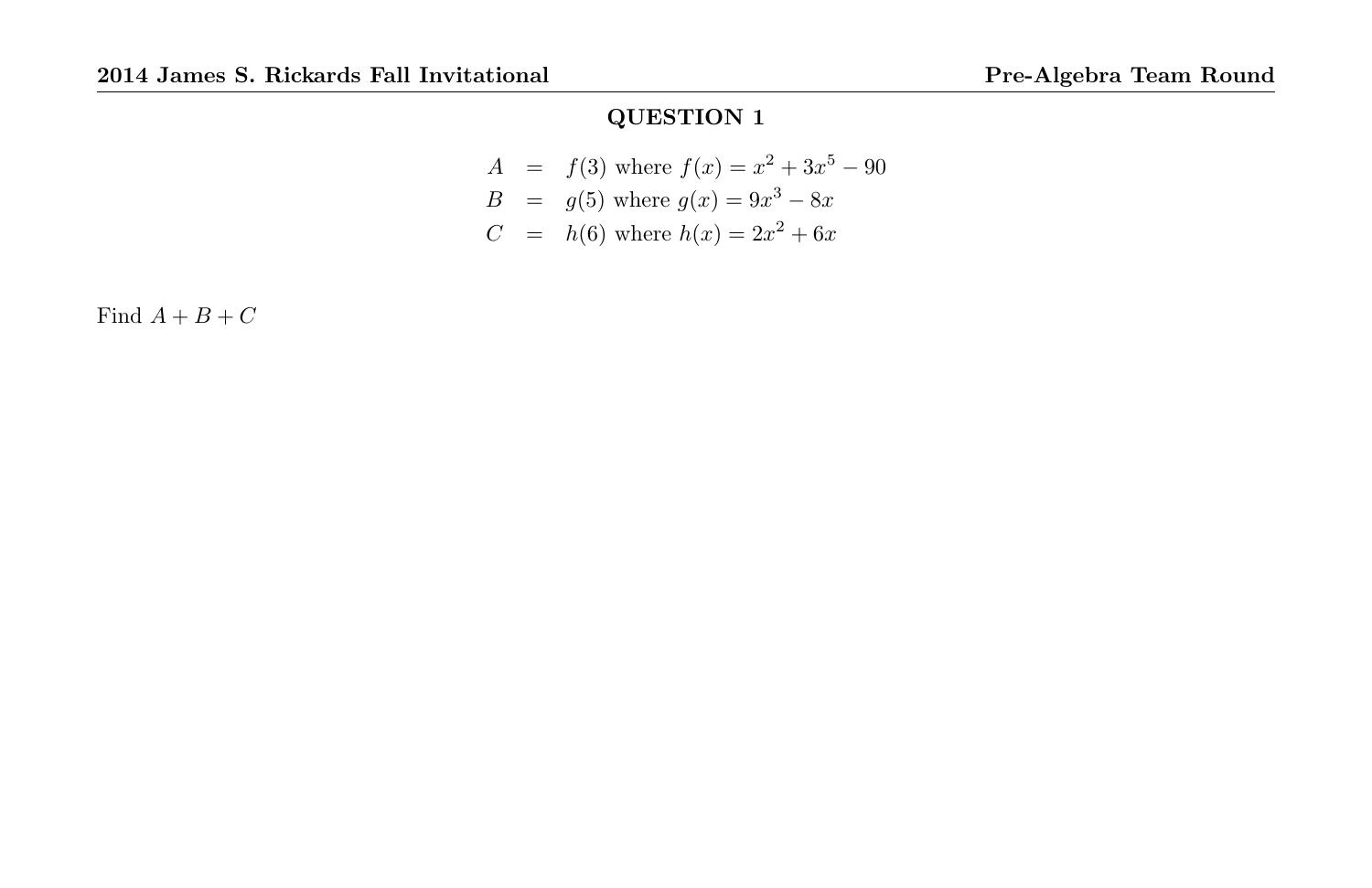Statements shown below are either true or false. Add the values pertaining to the statements which are TRUE.

(8) 5! is 120

(-2) The Geometric Mean of 12 and 7 is equal to  $\sqrt{84}$ 

(−8) The hypotenuse of a right triangle with legs 9 and 8 is equal to  $6\sqrt{2}$ 

(3) The arithmetic mean of 20 and 30 is 20

 $(-4)\pi$  is an integer and an irrational number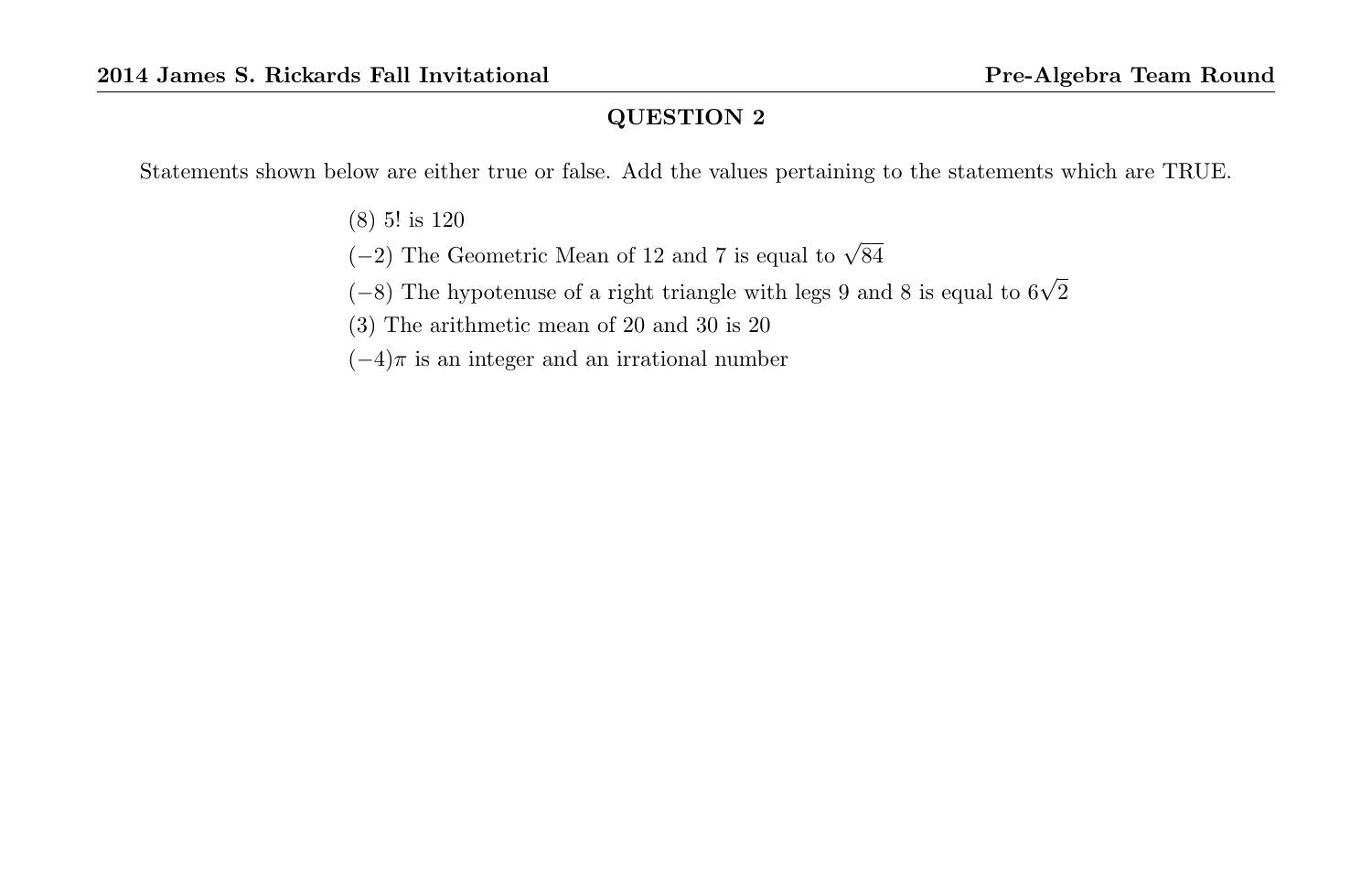Mr. Cullen finds an odd looking bad one day containing 120 marbles: 10 of them are pink, 50 are blue, 30 are red, 15 are white, 5 are yellow, and 10 are black.

- $A =$ The probability of drawing a yellow marble
- $B =$  The probability of drawing a pink marble
- $C =$  The probability of drawing a white marble
- $D =$ The probability of drawing a green marble

Find  $(A + B + C) \times D$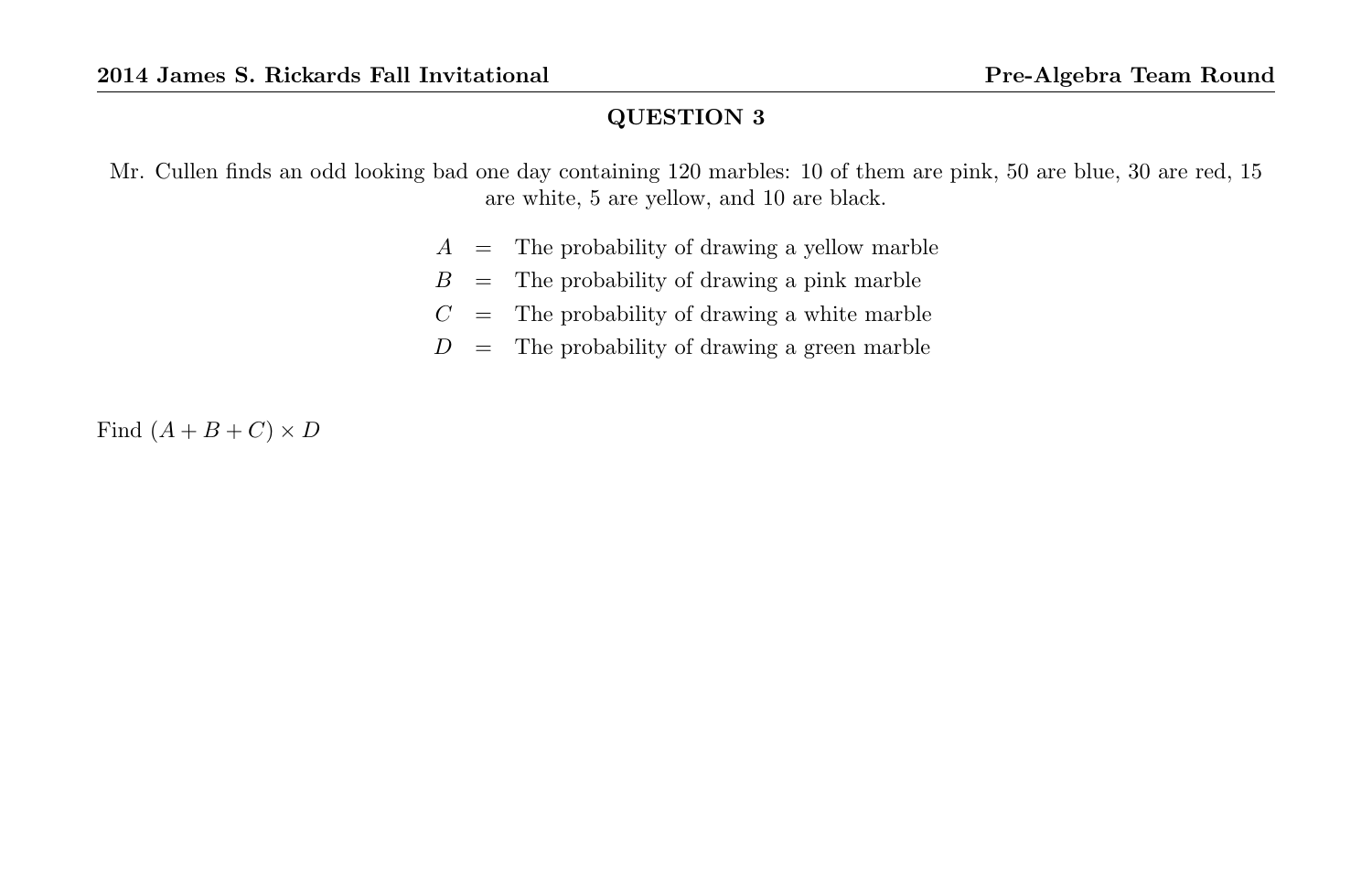- $A =$  Distance between  $(4, 8)$  and  $(10, 16)$
- $B =$  Distance between  $(-5, 9)$  and  $(-9, 6)$
- $C =$  Distance between  $(0,0)$  and  $(6,8)$
- $D =$  Distance between  $(-8, -52)$  and  $(-3, -8)$

Find  $A + B - D + C$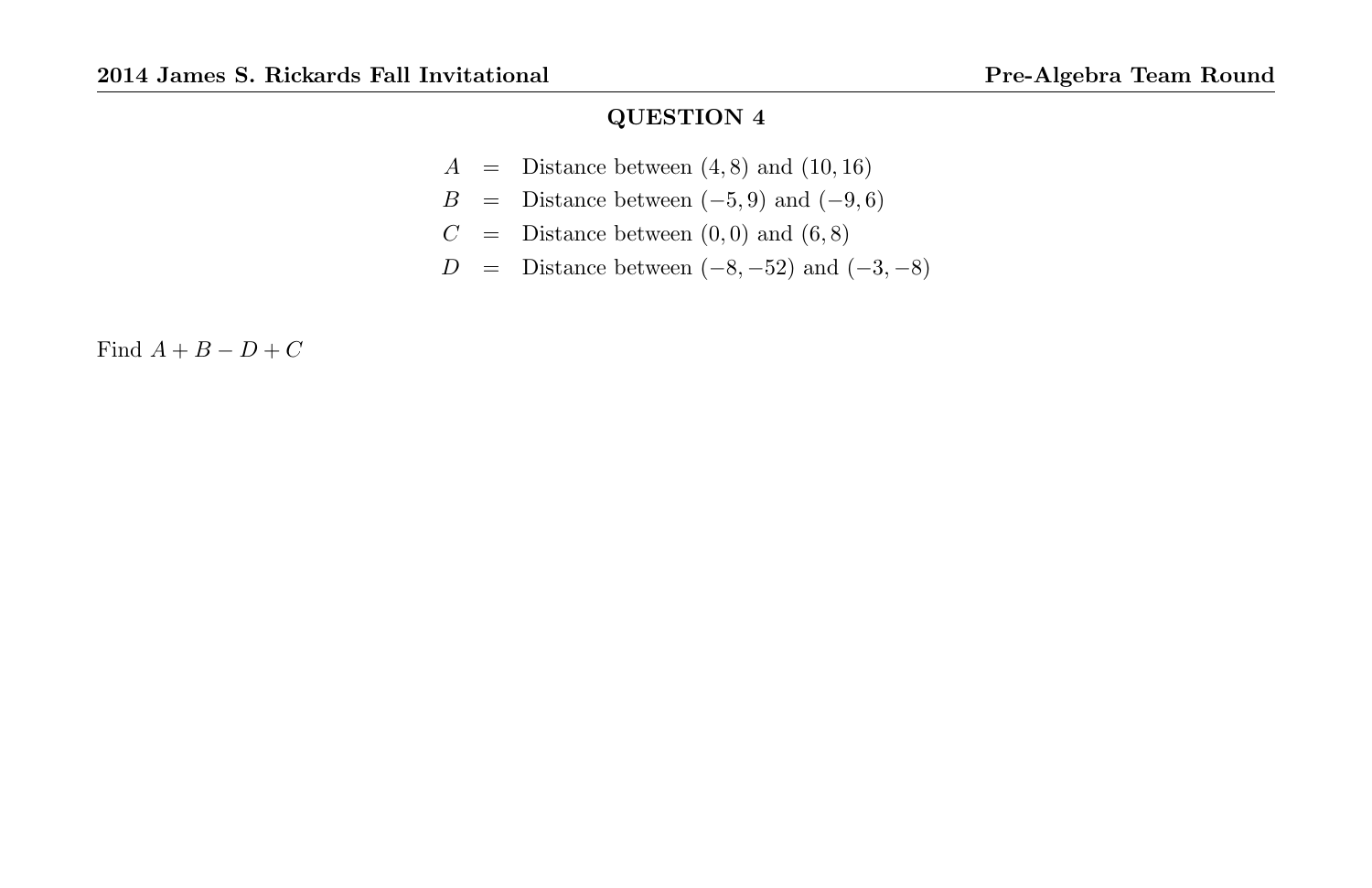- $A =$  Change 237 from base 10 to base 2
- $B =$  Change 347 from base 10 to base 2

Find the sum of the digits of A and B.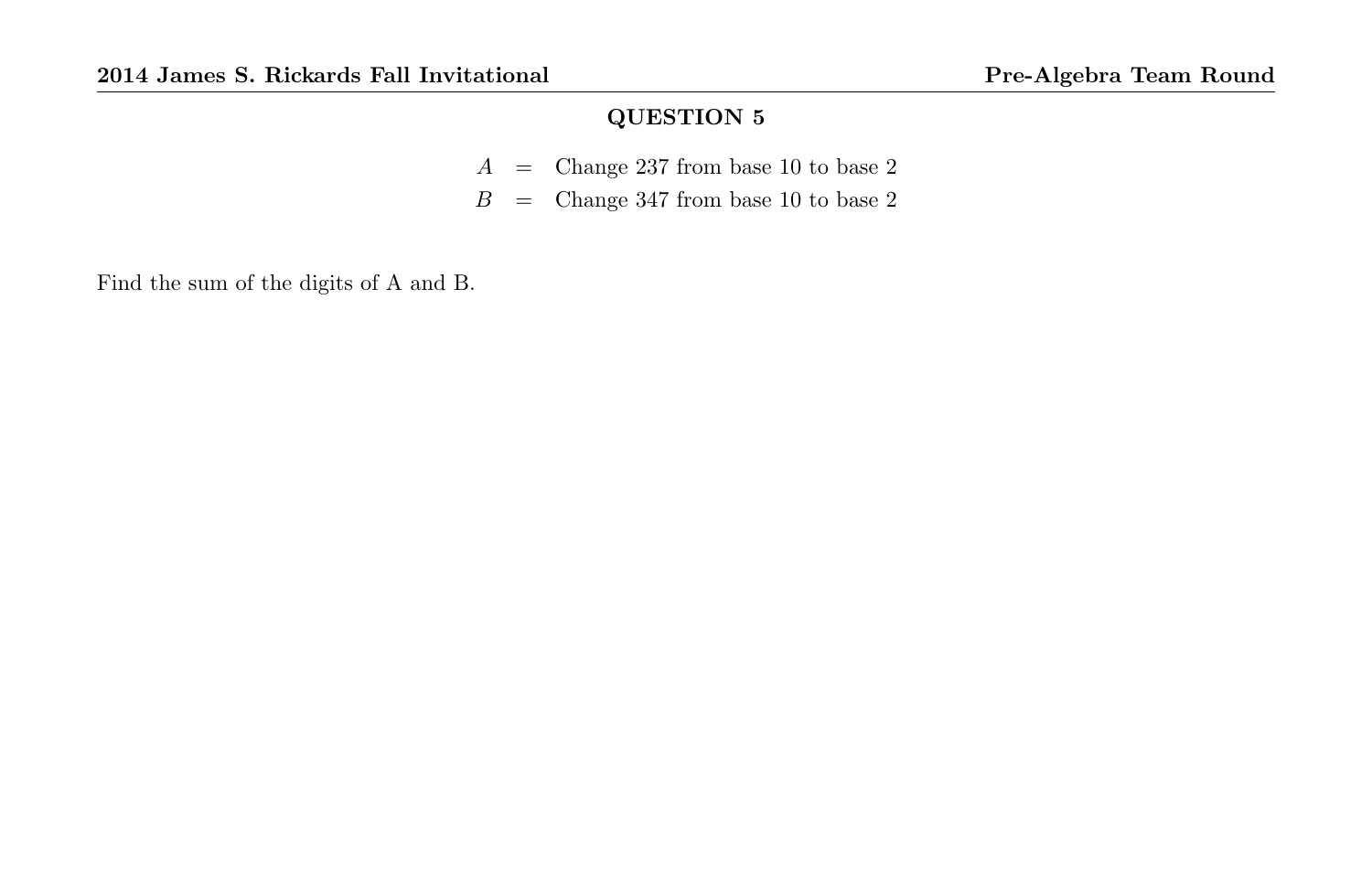Siddarth can paint half of a house in two hours and Jenny can paint a quarter of the house in 1.5 hours. Working together, it will take them A hours to paint the whole house.

Aditya and Stephen are asked to fill up 10 buckets with ice for the ALS Ice Bucket Challenge. Aditya can fill up the buckets in 1 hour and Stephen can fill the buckets in 30 minutes. It will take them B hours to fill up the buckets.

What is A x B?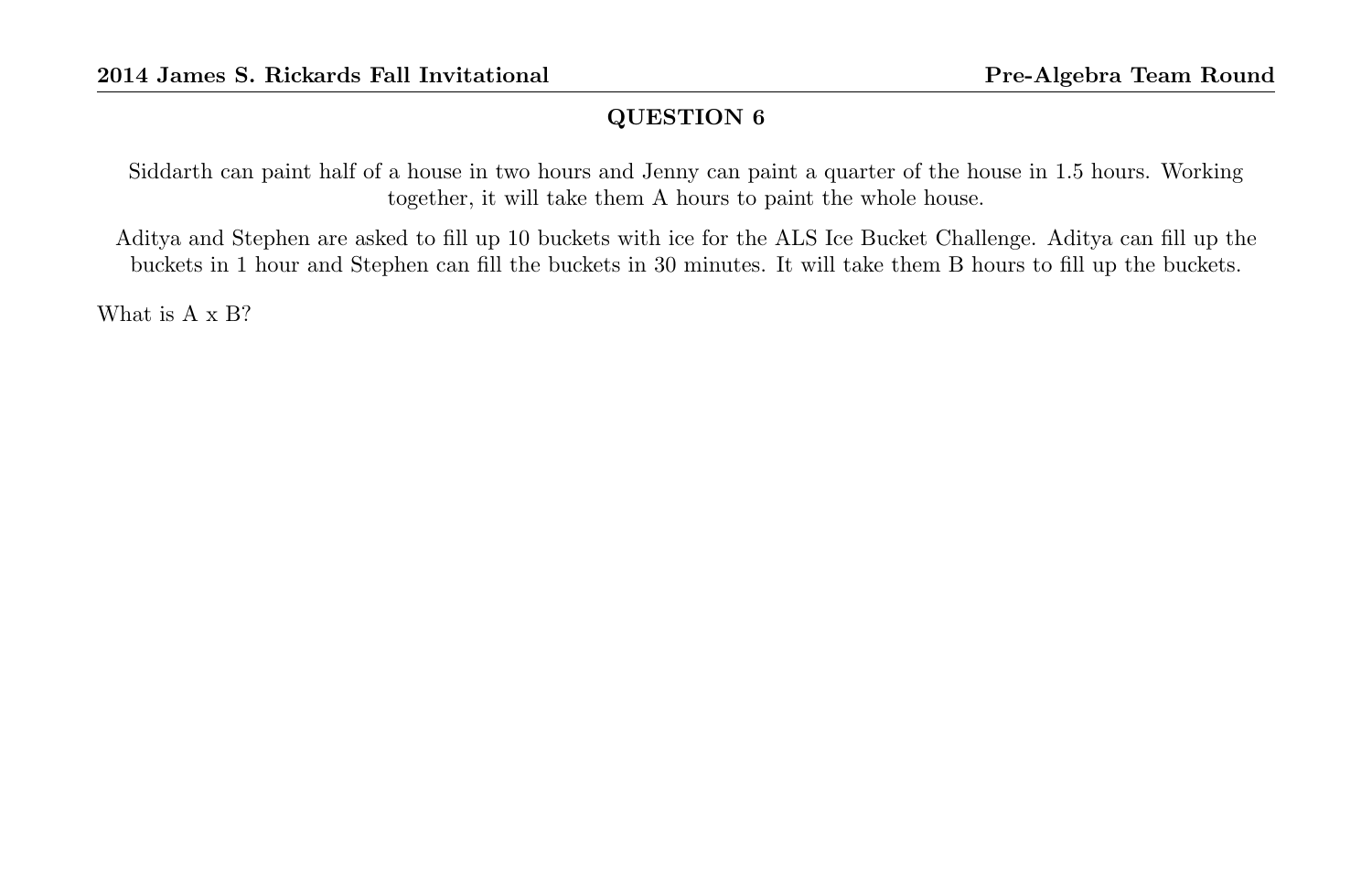Aditya is trying to figure out how much money he will earn after a year when he deposits money in different banks. He will deposit \$100 in bank A, which has 15% annual interest. He will deposit \$125 in bank B, which has 12% annual interest. He will deposit \$200 in bank C, which has 20% interest, compounded every 6 months. Finally, he will deposit \$2014 dollars in bank D, which has 10% interest annually.

How much money will he have after 1 year?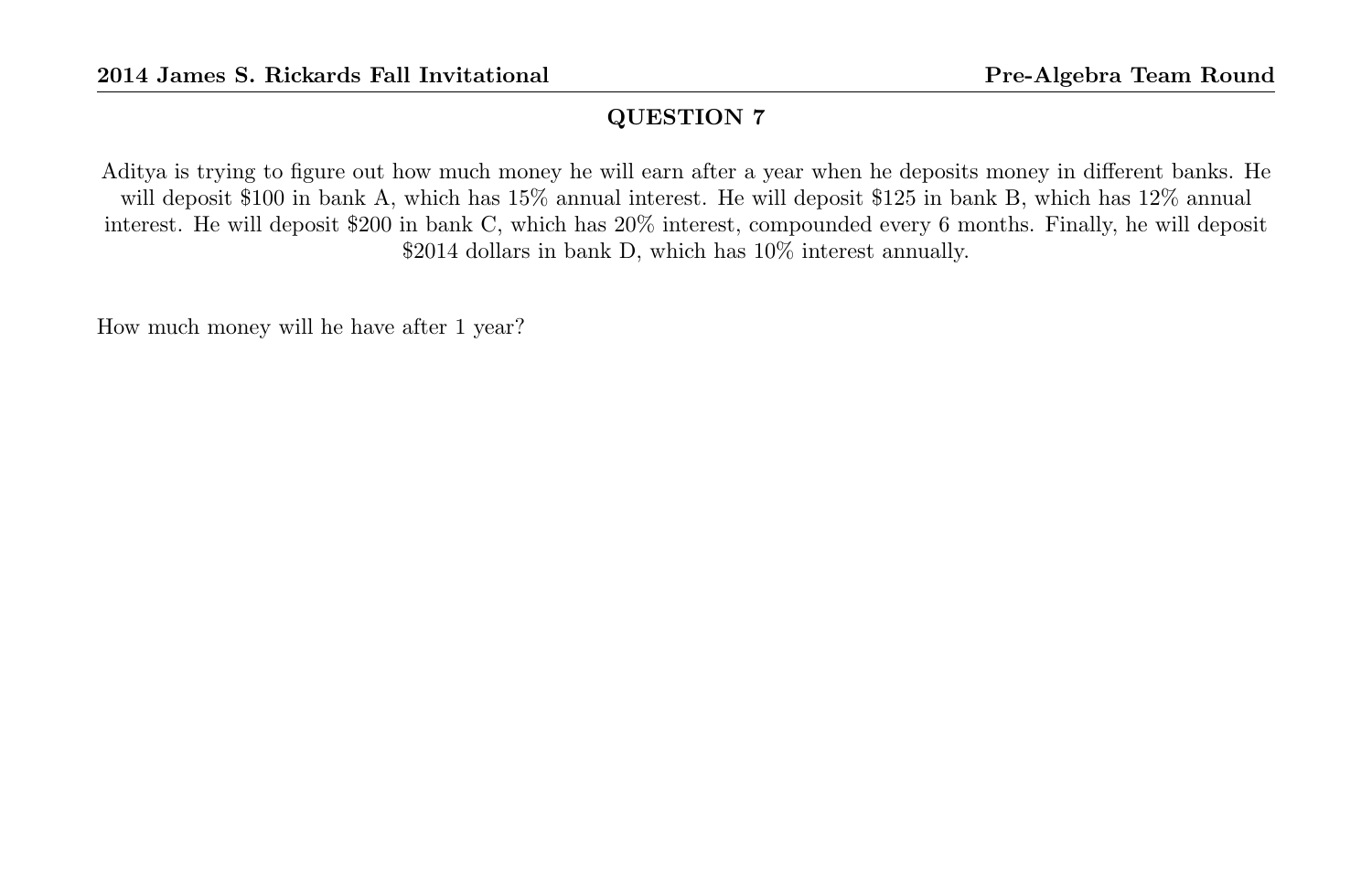Matthew is currently going to golf practice and is traveling on the line  $8x - 4y = 20$ . Pranav, who is going to the T-Mobile store to buy his third Iphone is traveling on the path  $3x + 9y = 27$ 

- $A =$ Slope of Matthew's path
- $B =$  Slope of the line perpendicular to Pranav's path
- $C =$  The y coordinate of the y-intercept of Pranav's path
- $D =$  The sum of the x and y coordinates of the intersection of Pranav and Matthew's path

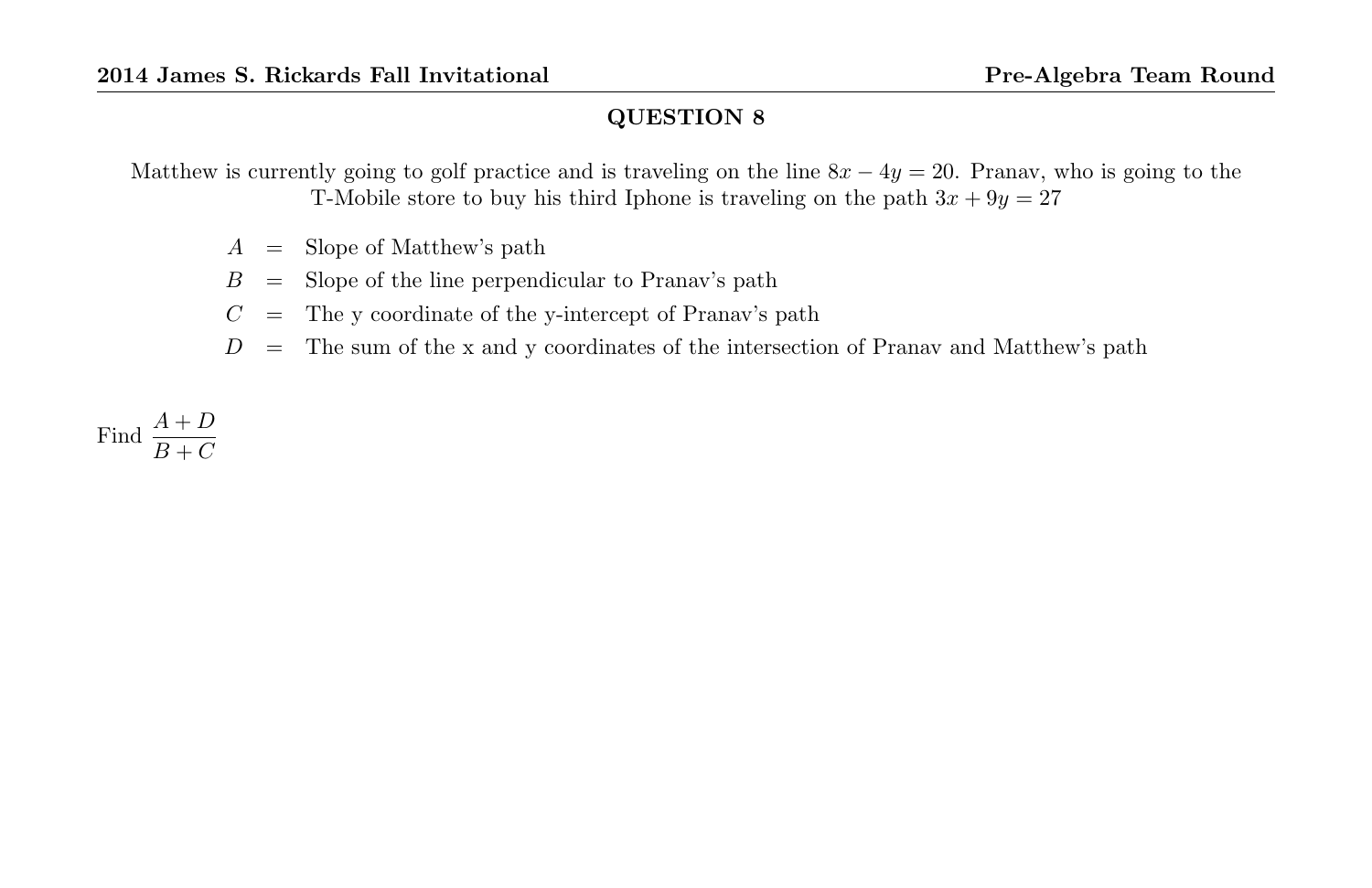# QUESTION 9  $A = XIV$  $B = XX$  $C = LXIII$

 $D = \text{XCI}$ 

Find  $A + B + C + D$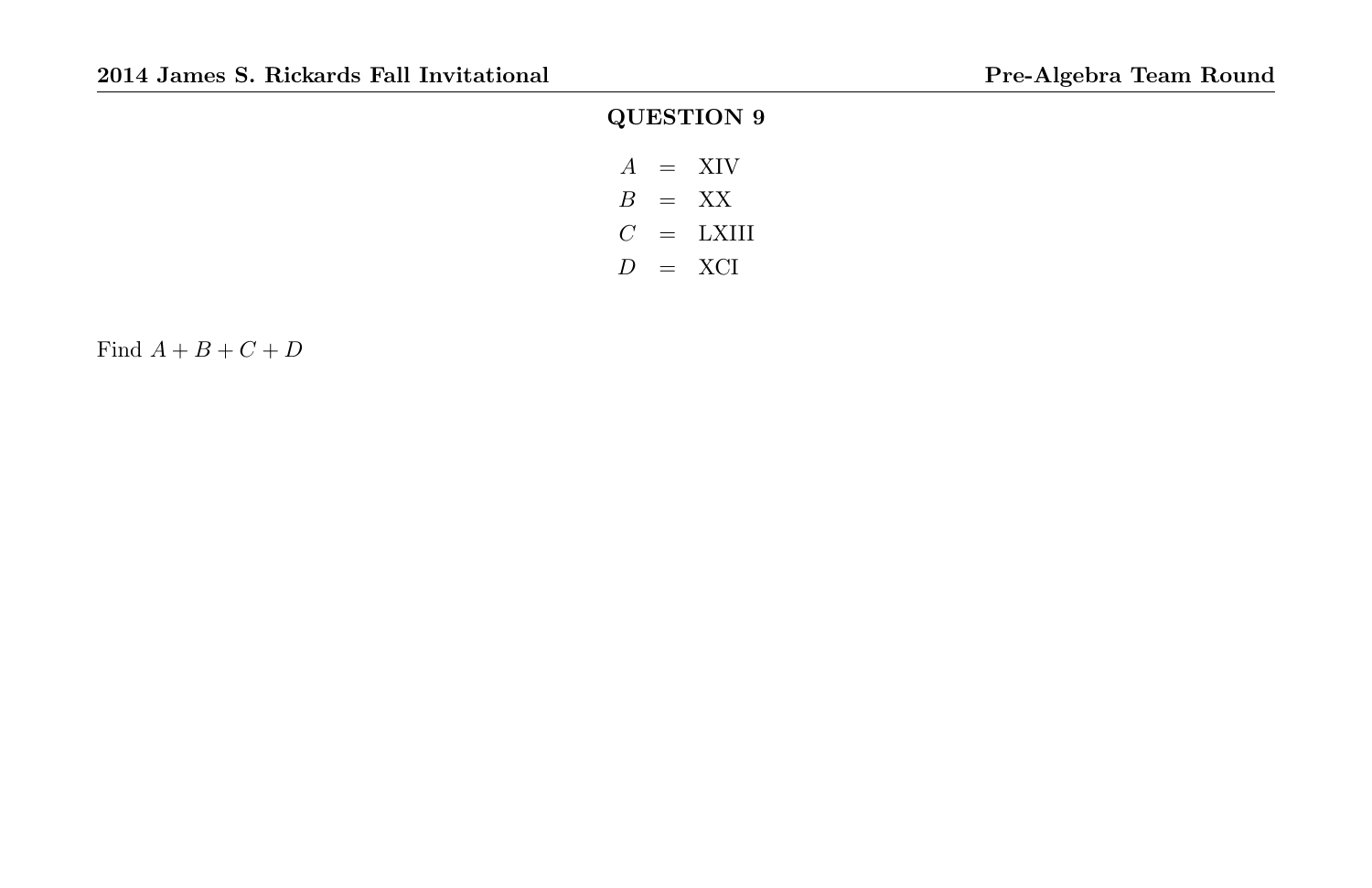Let A be the greatest common factor of 56 and 32 Let B be the number of prime numbers between 1 and 100 Let C be the slope of the line  $128x - 32y = 908$ Let D be the sum of the first 10 prime numbers

Find  $(D + B) - (C - A)$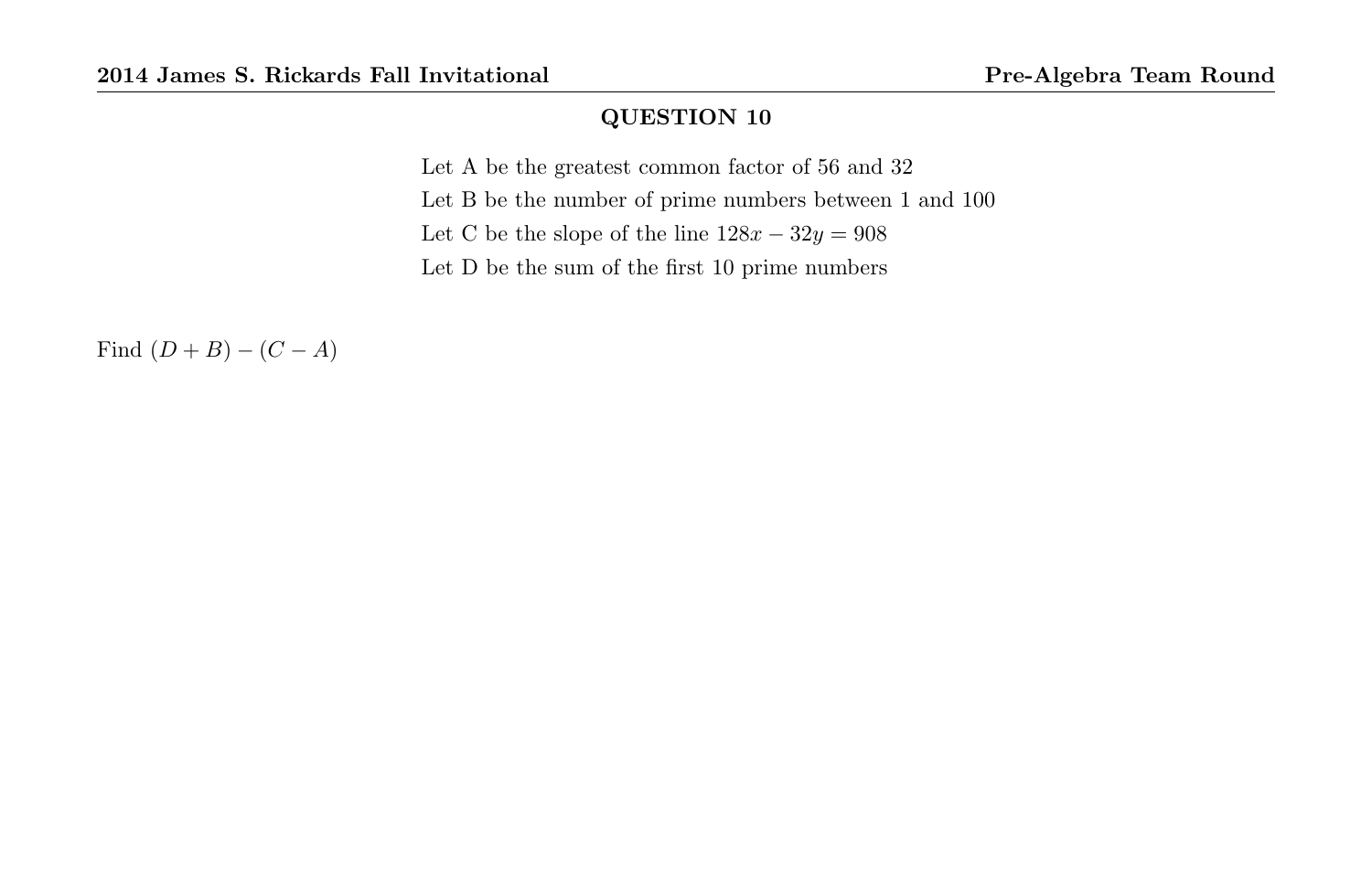$$
13 + 9A = 85
$$
  

$$
89 - 7B = 5
$$
  

$$
12 + 3C - 108 = 0
$$
  

$$
90 - 8D + 20 = -30
$$

Find  $(A - C - D) \times B$ .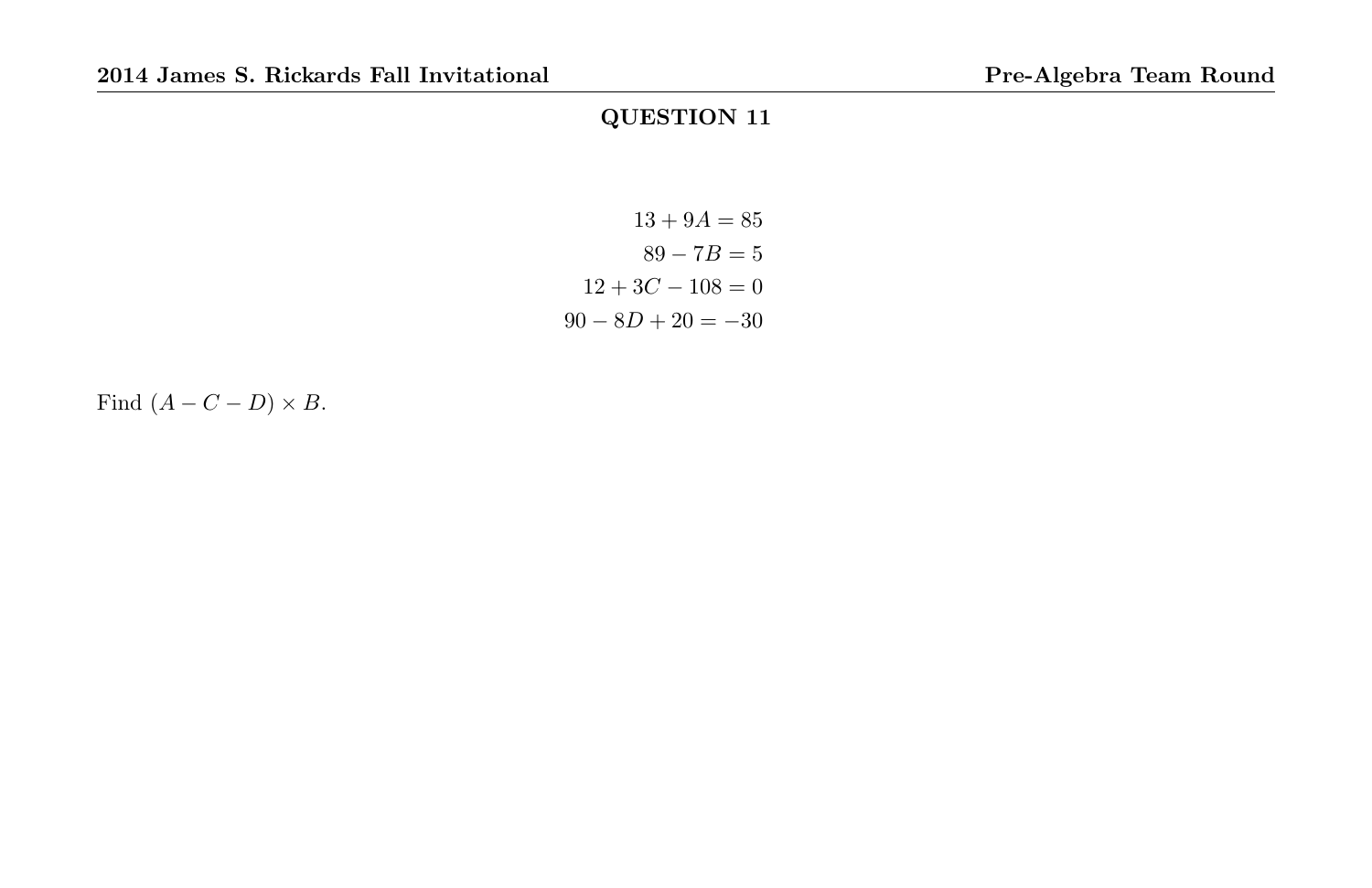Below are the number of pencils each student has:

| Student  | $#$ of Pencils |
|----------|----------------|
| Aditya   | 22             |
| Siddarth | 10             |
| Rohith   | 12             |
| Jenny    | 94             |
| Abhinav  | 32             |

Let:

- $A =$  the median of the number of pencils each student has
- $B =$  the mean number of pencils each student has
- $C =$  the range of the number of pencils each student has
- $D =$  the number of pencils required to increase the average number of pencils each student has by 5

Find  $A + B + C + D$ .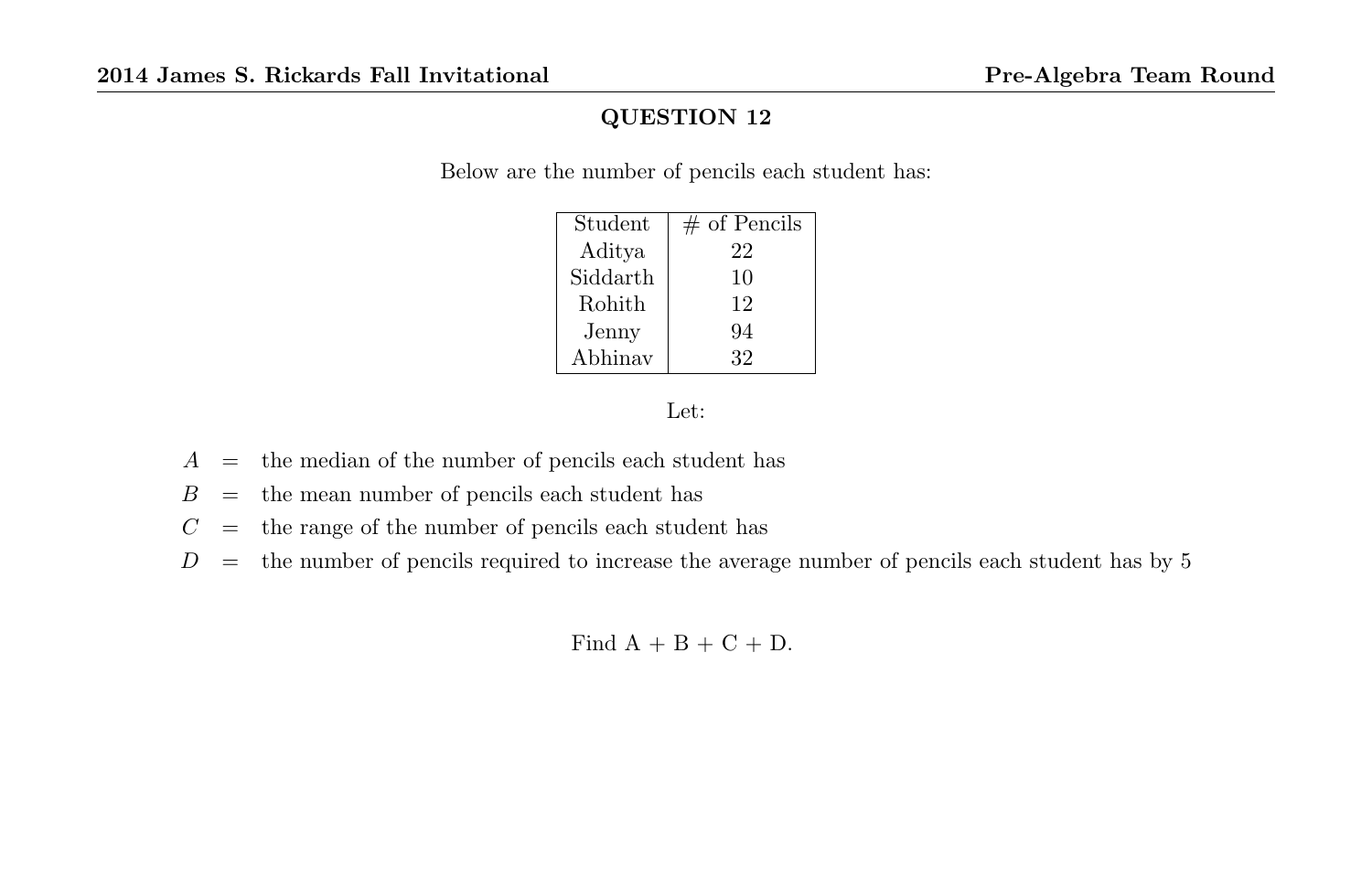| $\overline{A}$   | $=$ | 3 <sup>5</sup> |
|------------------|-----|----------------|
| В                | $=$ | $7^{0}$        |
| C                | $=$ | 1899           |
| $\left( \right)$ |     | $8^3$          |

Find  $(D + B) - (C + A)$